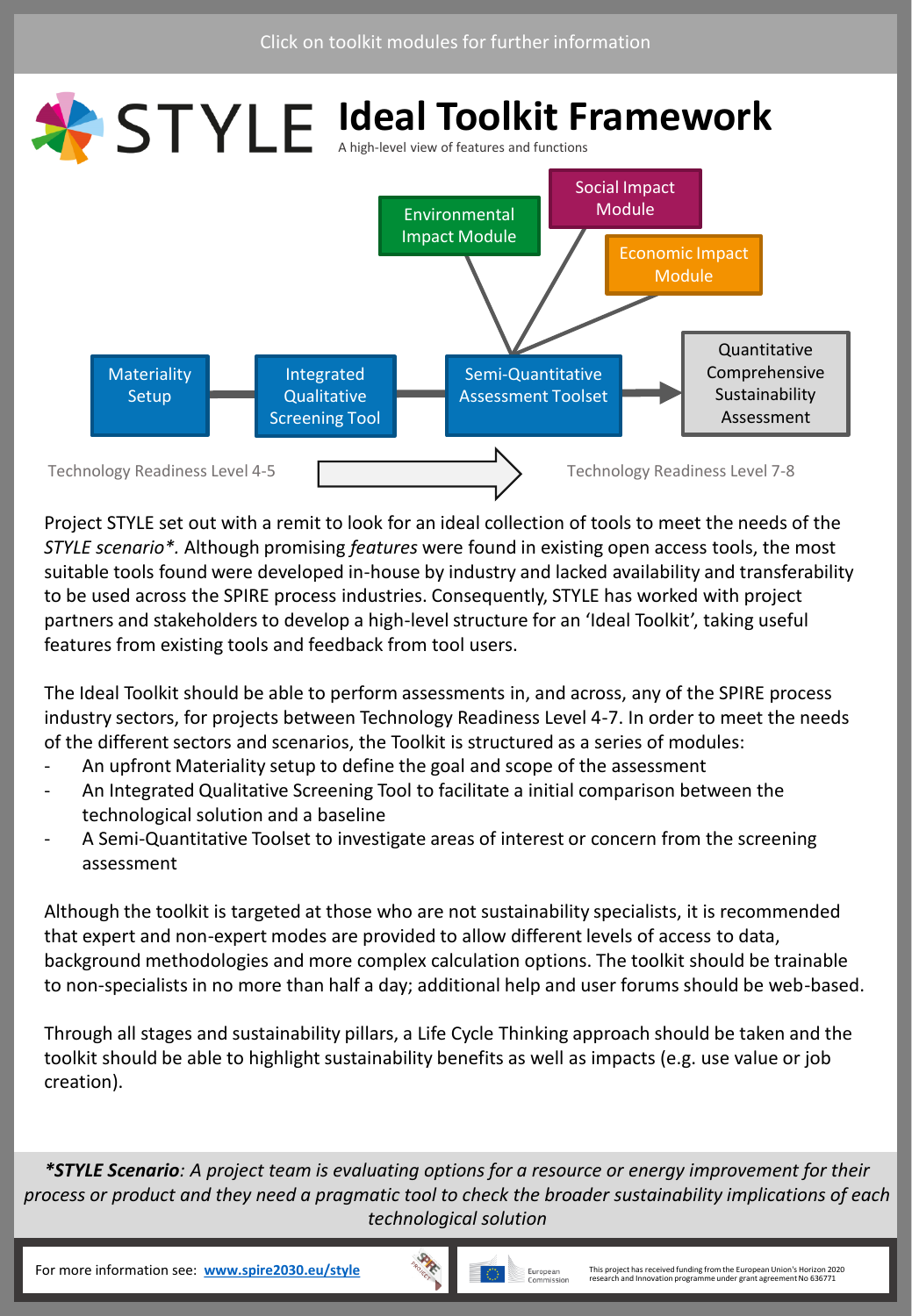# <span id="page-1-0"></span>**Materiality Setup**



This first stage allows an in-house or sector level *sustainability expert* to set up the toolkit, customising the next stages to make the evaluation more relevant and efficient.

Preliminary modules and questionnaires can be selected and options filtered based on:

- **Sector**
- Geographic position of the activity
- Product or process improvement
- Study boundary
- Corporate priorities

The setup is defined either by the expert user, selecting options considered to be the most relevant, or the user could select one of a series of default setups. These default setups could be developed by:

- a) Expert groups using their experience and views
- b) Methods such as meta-analysis taking a large amount of detailed sustainability assessments to define sets of indicators that are typically most influential for a sub-sector or type of technological solution.

Objectives and expectations could also be defined for the assessment, to ensure that all members of the project team are clear on the purpose of the assessment.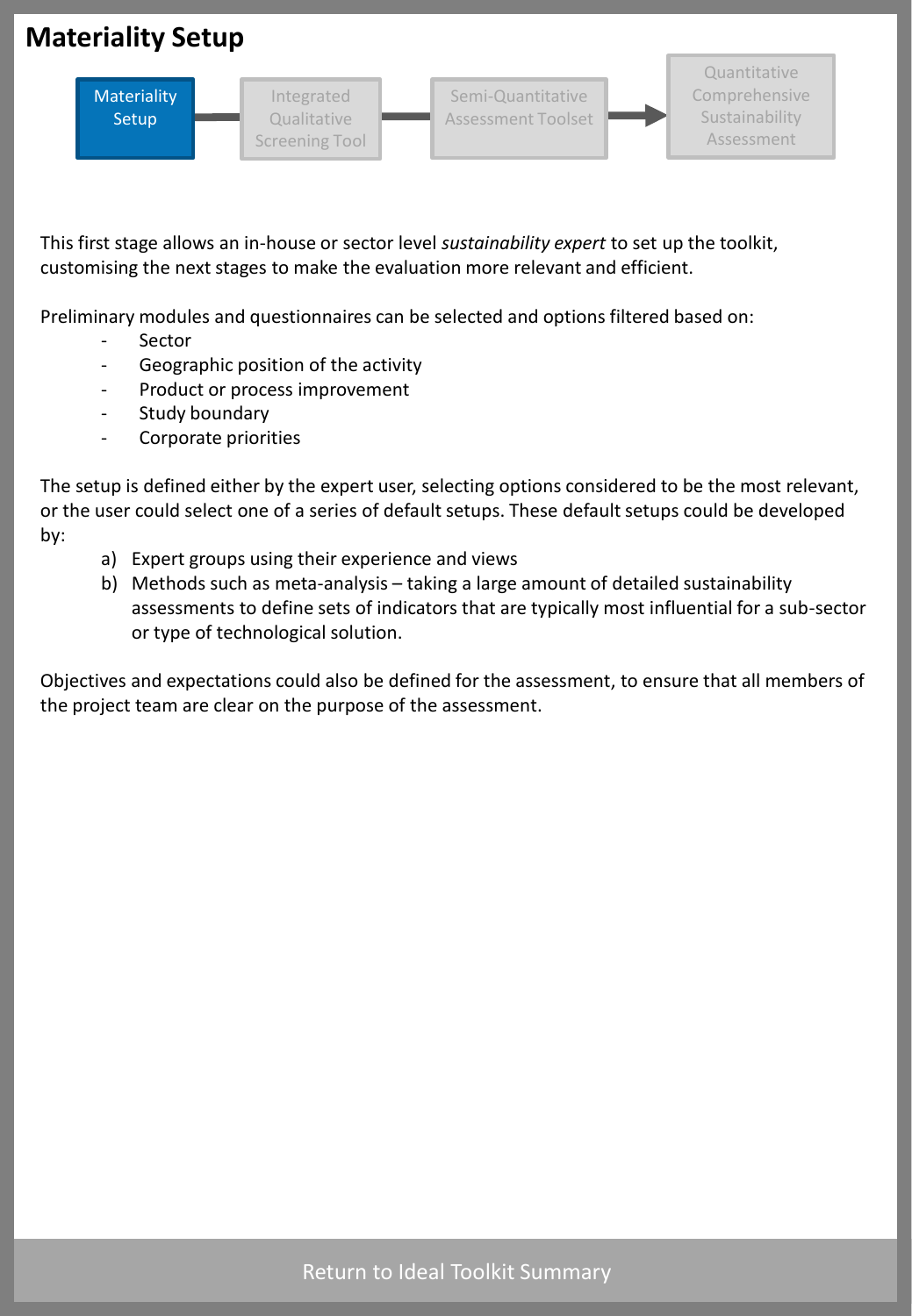# <span id="page-2-0"></span>**Integrated Qualitative Screening Tool**



This stage takes a project team through a series of qualitative questions, getting them to score the technological solution relative to a defined benchmark.

| improvement                                    | major |      |              | major<br>deterioration |                |  |
|------------------------------------------------|-------|------|--------------|------------------------|----------------|--|
| <b>Questions</b>                               | -2    | $-1$ | $\mathbf{0}$ | $\mathbf{1}$           | $\overline{2}$ |  |
| Consumption of fossil energy                   | X     |      |              |                        |                |  |
| Quantity of pollutants in aqueous effluents    |       | X    |              |                        |                |  |
| Use of water in regions with high water stress |       | X    |              |                        |                |  |

### **Input Form:**

- An easy to use graphical user interface, e.g. with drop-down options and optional Wizard mode, would help guide the user through the input stages.
- Answers can be provided qualitatively, e.g. on a scale from -2 to +2, indicating whether the technological solution is likely to represent a deterioration or improvement on a particular sustainability aspect.
- Comment boxes can be used to allow project teams to justify their answers and/or flag uncertainties.
- The set of questions should be specific and use clearly-defined concepts, focusing on technological aspects rather than sustainability terminology, e.g. "Will this reduce emissions of organic material to water?" rather than asking about "impact on freshwater eutrophication potential".

#### **Method:**

- Questions, where possible, should cover the whole life cycle and all sustainability pillars, including use phase and use value.
- Scores from questions will typically need to be aggregated to keep the amount of outputs at a manageable level. Transparency on this aggregation and weightings should be provided to aid acceptance of the tool and to enable potential process improvements to be identified.
- Included documentation should explain the sustainability issues to non-specialists, which can also help normalise some of the subjectivity involved in answering the questions.



#### **Output:**

- A simple visual presentation of the results should be used to summarise whether technological options are likely to be better or worse in different sustainability areas (e.g. using a star diagram or matrix).
- The output should summarise 'red flags' and warnings, helping to visualise the limitations of the assessment.

### [Return to Ideal Toolkit Summary](#page-0-0)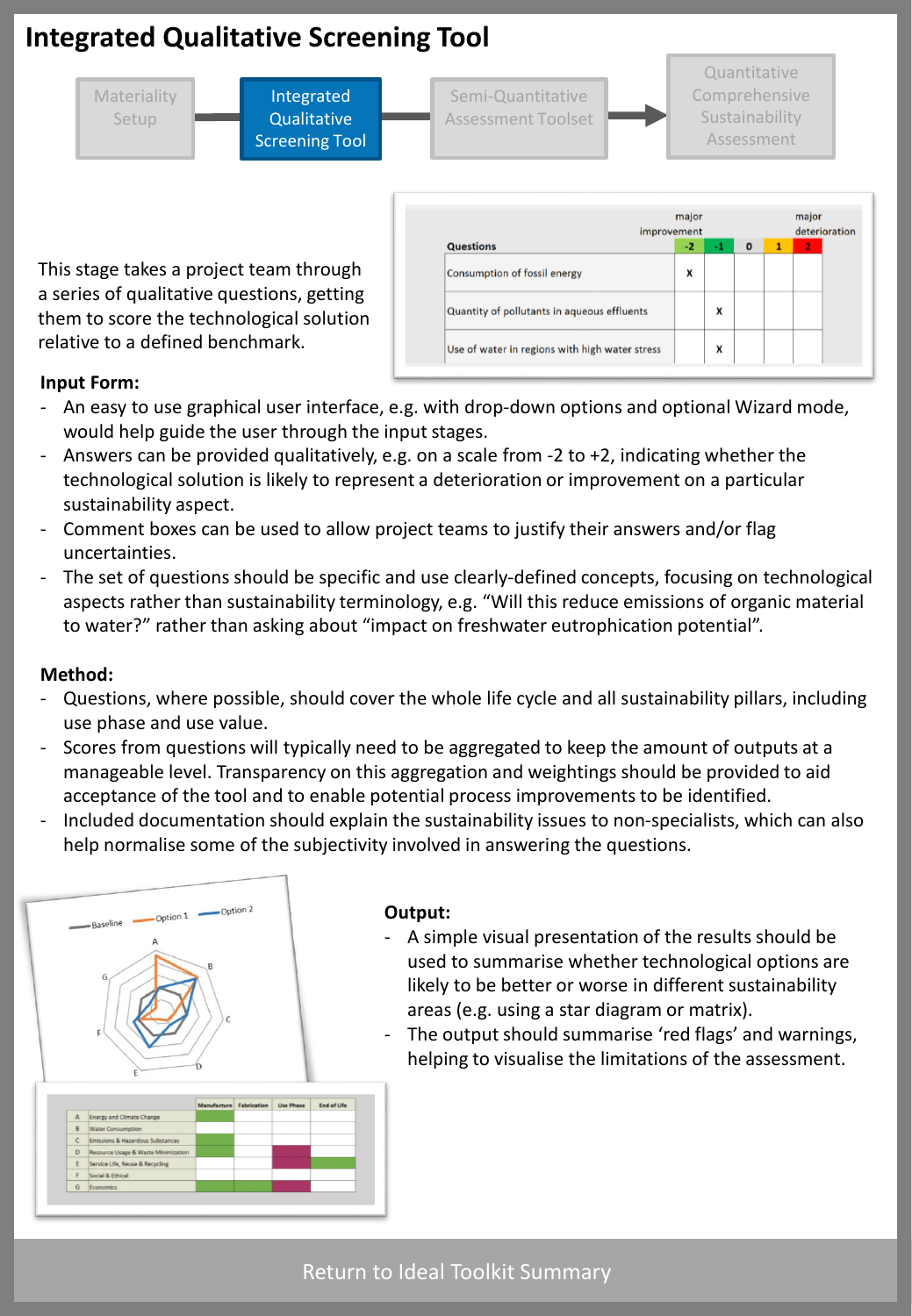# <span id="page-3-0"></span>**Semi-Quantitative Assessment Toolset**



### **Input Form:**

- Some of the data input will be mass balance style formats, which then requires links to generic and in-house databases. Some factors will still have to be dealt with qualitatively, where data is lacking or concepts are difficult to quantify (e.g. social factors).
- An easy to use graphical user interface, e.g. with drop-down options and optional Wizard mode, would help guide the user through the input stages.
- Features are required to address data uncertainty in *input* data (e.g. comment boxes to capture data quality rating, or enhanced methods to score and calculate confidence ratings for data).
- An option could be included to allow range data input, whereby the user may have higher confidence in specifying a minimum and maximum, rather than an absolute value.
- The inclusion of integrated unit conversion would make it easier to input data, plus it aids data traceability and minimises opportunities for error done in ad-hoc conversions external to the tools.

#### **Method:**

- Questions, where possible, should cover the whole life cycle and all sustainability pillars, including use phase and use value.
- Grouped and/or proxy indicators are necessary to keep the amount of data inputs and outputs at a manageable level, although transparency on this aggregation and weightings should be provided to aid acceptance of the tool and to enable potential process improvements to be identified.
- Methods are required to address data uncertainty in the tool calculations and output, e.g. sensitivity analysis.
- Full transparency of methodologies used is encouraged; if an ideal methodology is not available, tools should use best currently available or 'least worst' methodology.

### **Output:**

- The output of the screening tool should in a simple visual format to summarise whether technological options are likely to be better or worse in different sustainability areas (e.g. using a star diagram); a common unit can also be used for some impacts, to help comparisons.



- The output could be exportable in a blackbox format, to allow internal or trusted business-to-business discussions regarding potential improvements, without disclosing the input data.
- The output should summarise 'red flags' and warnings, helping to visualise the limitations of the assessment.